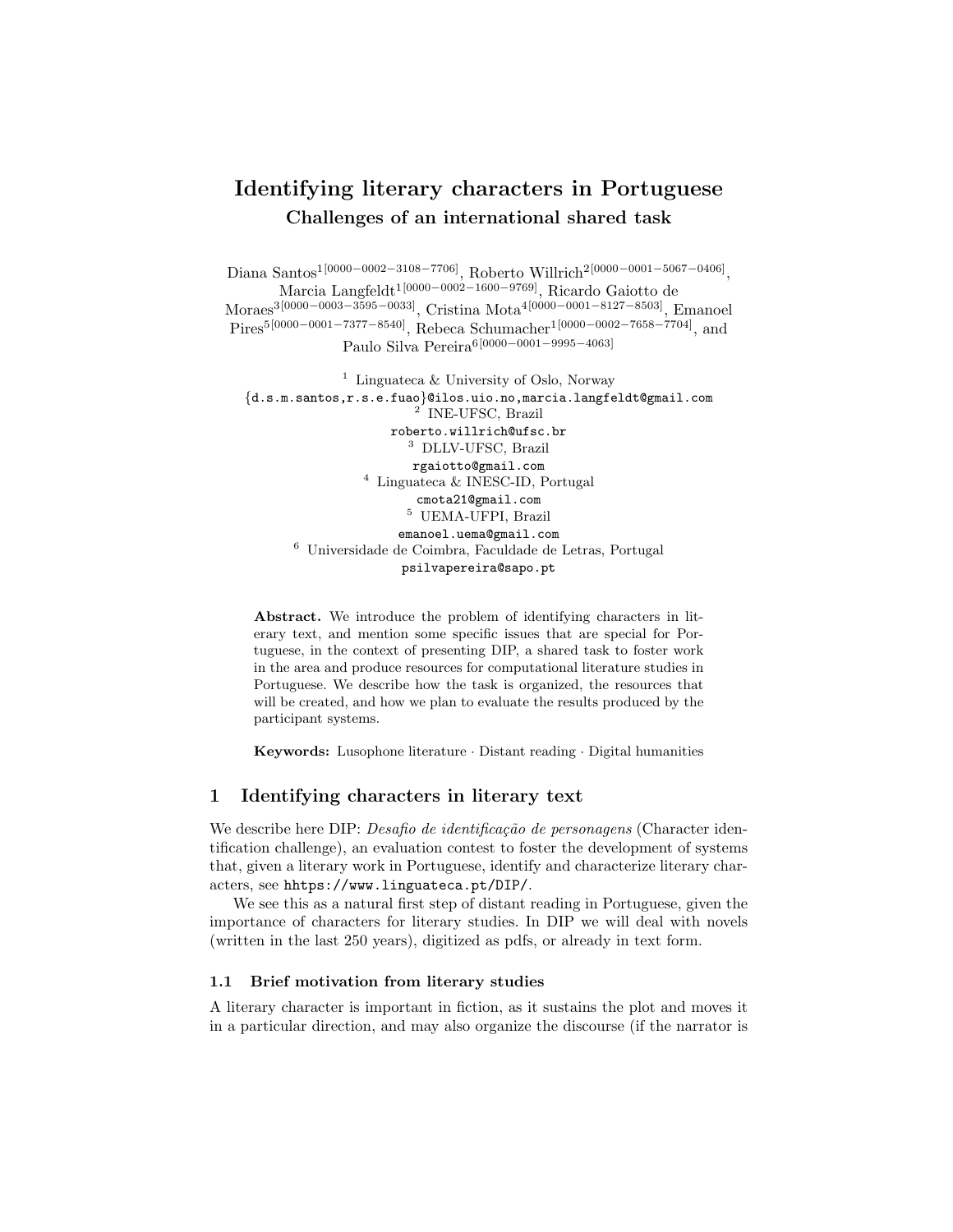2 D. Santos et al.

also a character). Since they are created by the author in an attempt to revive or project experiences, they are ideological products. And characters are then built by the reader depending on her beliefs and context, so their reception can drastically change depending on the audience.

If we can get information on characters from thousands of works, we may be able to read the (character) landscape by epoch, literary genre, and/or author, expanding our base with many works outside the literary canon, which may provide interesting opportunities for postcolonial, gender and queer studies. Specifically in a Brazilian context, the presence (or absence) of slaves as characters in the literature is a most relevant concern.

Finally, the form of the names themselves is relevant, not only because address forms reflect different social status, but because some epithets have relevant interpretations, as the case of Capitu and Bentinho in Dom Casmurro, see [5].

### 2 Motivation from computer science studies

From a computer science perspective, one can see the problem as a standard information extraction task, that from literary works must populate a knowledge base with characters, their attributes, and relations to other characters, as illustrated in Figure 1.



Fig. 1. The task of DIP in a nutshell

In order to perform this extraction task, one may have to use various NLP techniques, which make the challenge more related to (somehow) understanding Portuguese text. Figure 2 presents the main steps in DIP.

The first is named entity recognition of the person names present in the narrative. But it should be noted that DIP is not interested in all person names, only plot characters. Historical people, or characters from other literature should not be flagged as characters of a given novel. However, it is possible that historical figures appear as fictional characters – as is the case of  $D$ . Pedro II in Dom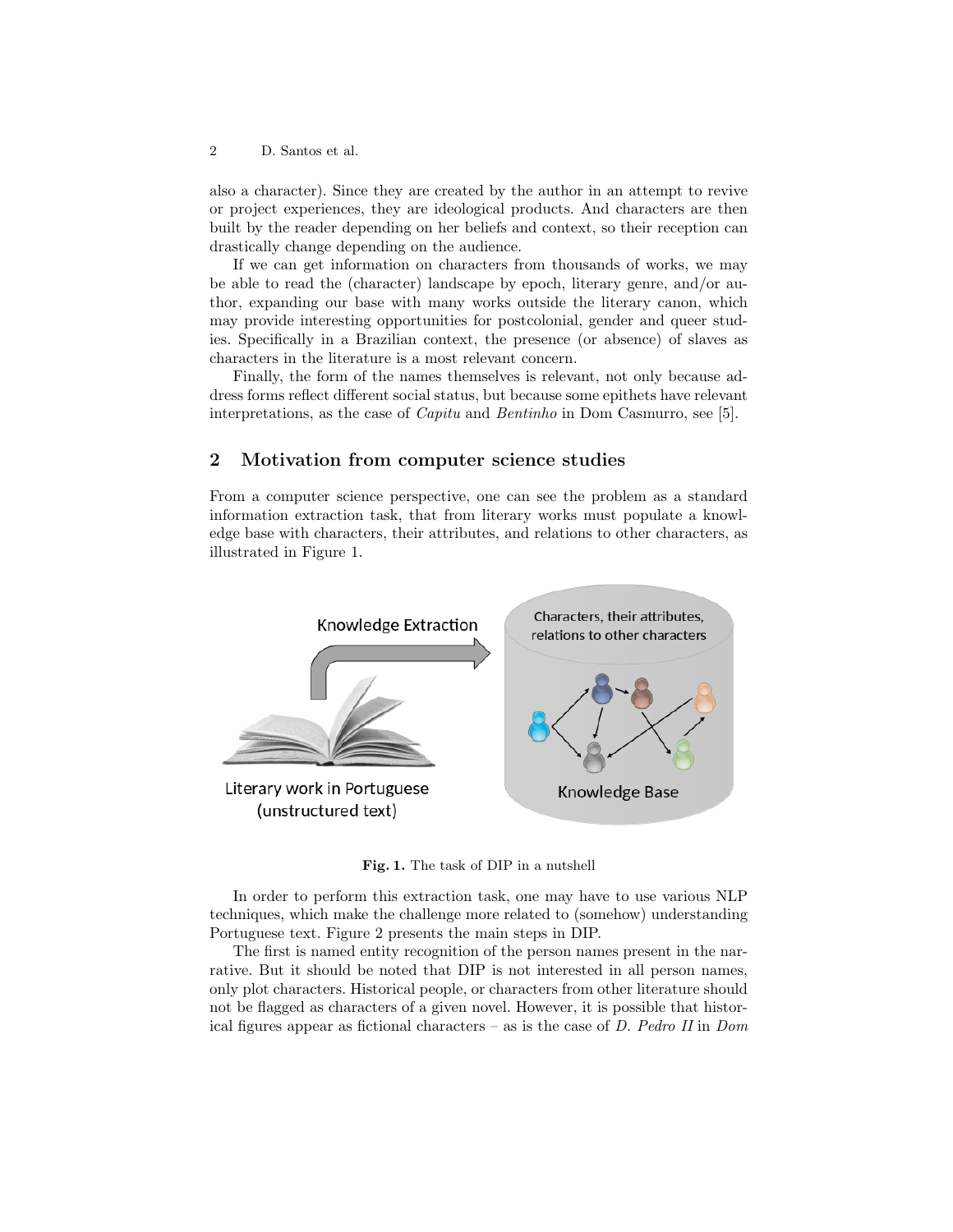

Fig. 2. Different subtasks in DIP (figure adapted from [4])

Casmurro. Note also that novelists always pressupose some shared knowledge by their readers, but this knowledge can be epochal, and/or regional, as the following example illustrates: A criança ainda vai ficar mais famosa que a Catarina  $Eufémia.$  Although DIP participants do not have to decide whether the book is talking about a historical person or a famous literary character in another work, one might need to access some knowledge base not to mark *Catarina Eufémia* as a character.

As one character is rarely always called the same way throughout a book, we have the widely known coreference problem. This is what the unification step is supposed to solve, identifying all mentions that refer to the same character. Mentions are often depending on the context: depending on who is talking or referring to her, the name may be radically different. So, a serious challenge is to identify the set of (proper noun) denominations by which a novel character is mentioned in a work. By just comparing the two example novels, we see that diminutives may refer to the same person (as in Guida for Margarida), or to another one named after another character (as in Capituzinha and Capitu), and that in both books there are characters with the same first name  $(Jo\tilde{a}o$  and Ezequiel).

The two last steps presented in Figure 2, attributes and relation identifications aim at recognizing the gender, profession/occupation/social status of the detected characters, and the relationship between them. One obvious application of the data obtained by DIP is the creation of character networks, which is currently a hot task, as can be seen in the overview by [4]. These character networks can in turn be used for genre prediction, (visual) text summarization, comparing fiction with (social) reality, comparing different literatures, and deciding who are the main characters.

Other applications do not rely on networks, but concern simply the description of large amounts of data: the role of women and men as characters, the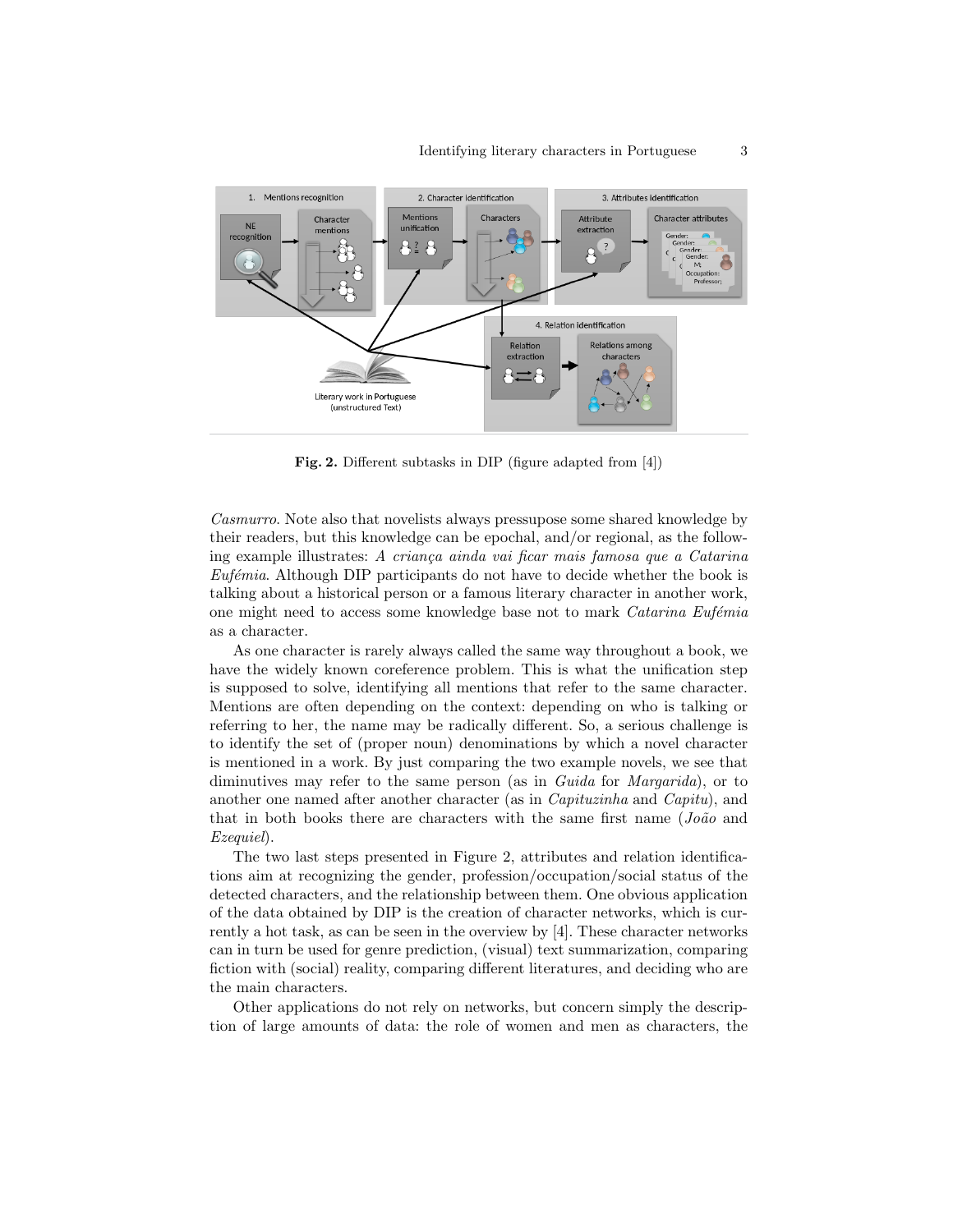4 D. Santos et al.

professions or social statuses mentioned, the most common relationships found. And it is conceivable that the kind of relations and address forms differ depending on the time of the plot and on the time of the book creation, providing clues for periodization and genre.

The expected results of DIP, are namely, per literary work

- 1. a list of characters, each character represented by a list of possible mentions
- 2. the gender of the character (M, F, or M and F)
- 3. the profession, or occupation, or social status of the character (can be more than one, or none)
- 4. the family relations among any characters

Table 1 shows the required information for two famous novels in Portuguese.

# 3 Previous work

There are a number of works on automatic character recognition, see e.g. [1, 12, 2]. [6] identify characters in Portuguese children's books to attribute direct speech, while [9] use rules to create character networks for some literary works, distinguishing between plot characters and other named people who are either historical, or characters from other works.

As to named entity recognition in Portuguese, there has been significant work in (among others) person name recognition in HAREM [10], and also some form of identification among different denominations in ReRELEM [3] a decade ago. As to distant reading in Portuguese, cf. [7].

## 4 The DIP setup

DIP organization will provide 200 books in digital form (half in text, half in pdf format) to the community, which has 48 hours to return the results. This effectively prevents a close reading of the 200 works, ensuring that the analysis is done automatically.

In order to have large numbers of works to process, distant reading of literary collections necessarily includes works from several time periods – after all, one of the goals of distant reading is to address trends and changes in time, see [11]. This means that, specifically for Portuguese, systems attempting the recognition of characters will have to process several different ortographies and writing styles, including among other things different ways to describe professions and relations. For example, *boticário* or *cacaolista* are not exactly modern words to refer to a pharmacist or a cocoa farmer, and there are few fogueteiros or jograis nowadays. In fact, the historical novel subgenre, quite frequent in Portuguese, brings a set of additional problems [8], since it deals with old names, jobs and address forms.

After the submission period is over, the golden collection (containing the right information for 40 out of the 200 books) is made publicly available, and the evaluation results are computed. A workshop presenting the results and the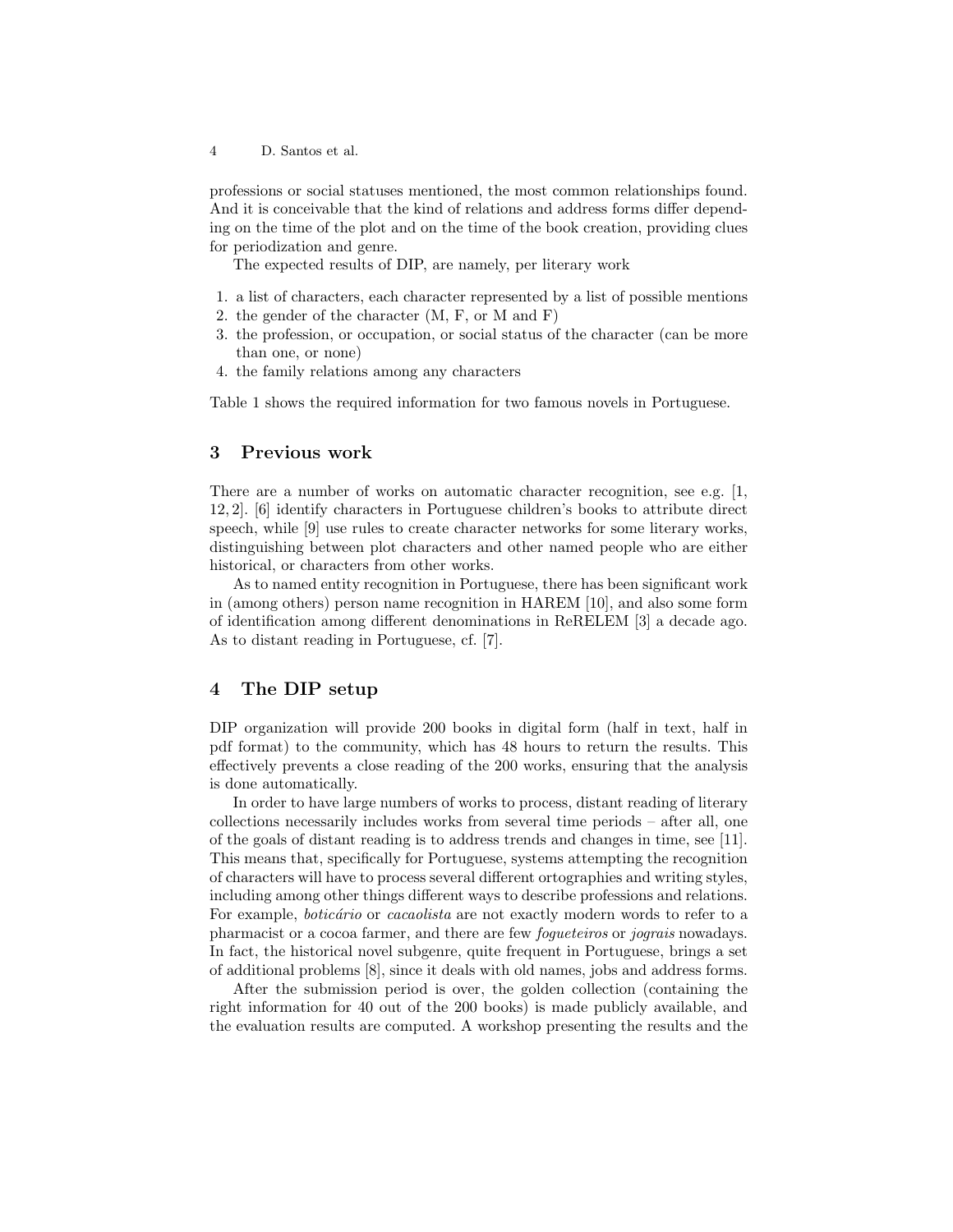different approaches of the participants will then be organized, followed by the publication of a journal volume. All data amassed about the literary works will also be released.

The systems will be evaluated separately on the five tasks, with the final score per book being the sum of the five measures. The ranking among the systems is done by macro-averaging over the golden collection.

Finally, it was necessary to devise a relativey complex form for evaluating family relationships, inspired by [13], given that e.g. X irm $\tilde{a}$  de Y (X sister of Y) and Y filho de Z (Y son of Z) conveys precisely the same information as Z mãe de X (Z mother of X) and Y irmão de X. (Y brother of X).

## References

- 1. Bamman, D., Popat, S., Shen, S.: An annotated dataset of literary entities. In: Proc of NAACL 2019. p. 2138–2144 (2019)
- 2. Dekker, N., Kuhn, T., van Erp, M.: Evaluating named entity recognition tools for extracting social networks from novels. PeerJ Computer Science 5 (2019)
- 3. Freitas, C., Santos, D., Mota, C., Oliveira, H.G., Carvalho, P.: Detection of relations between named entities: report of a shared task. In: Proceedings of the NAACL HLT Workshop on Semantic Evaluations, SEW-2009. pp. 129–137 (2009)
- 4. Labatut, V., Bost, X.: Extraction and analysis of fictional character networks: A survey. ACM Computing Surveys 52(5) (2019)
- 5. Langfeldt, M.C., Gaiotto de Moraes, R., Pires, E.C.: A importância do Desafio em Identificação de Personagens (DIP) para os estudos literários lusófonos. Tech. rep., DIP (2021), https://www.linguateca.pt/aval\_conjunta/ dip/Langfeldtetal2021.pdf
- 6. Mamede, N., Chaleira, P.: Character identification in children stories. In: Vicedo, J.L., Martínez-Barco, P., Munoz, R., Noeda, M.S. (eds.) Advances in Natural Language Processing - EsTAL, pp. 82–90. Springer (2004)
- 7. Santos, D., Alves, D., Amaro, R., Branco, I.A., Fialho, O., Freitas, C., Higuchi, S., Langfeldt, M., Lopes, J.M., dos Santos, A.L., Pires, E., Ramos, B., Sanches, D., Fuão, R.S., Pereira, P.S., Terra, P.: Leitura Distante em Português: resumo do primeiro encontro. Materialidades da Literatura 8(1), 279–298 (2020)
- 8. Santos, D., Bick, E., Wlodek, M.: Avaliando entidades mencionadas na coleção ELTeC-por. Linguamática  $12(2)$ , 29–49 (dezembro 2020)
- 9. Santos, D., Freitas, C.: Estudando personagens na literatura lusófona. In: STIL -Symposium in Information and Human Language Technology. pp. 48–52 (2019)
- 10. Santos, D., Seco, N., Cardoso, N., Vilela, R.: HAREM: An Advanced NER Evaluation Contest for Portuguese. In: Calzolari, N.e.a. (ed.) Proceedings of LREC 2006). pp. 1986–1991 (2006)
- 11. Underwood, T.: Distant Horizons: Digital Evidence and Literary Change. University of Chicago Press (2019)
- 12. Valaa, H., Jurgens, D., Piper, A., Ruths, D.: Mr. Bennet, his coachman, and the Archbishop walk into a bar but only one of them gets recognized: On The Difficulty of Detecting Characters in Literary Texts. In: Proceedings of the 2015 Conference on Empirical Methods in Natural Language Processing. p. 769–774 (2015)
- 13. Vilain, M., Burger, J., Aberdeen, J., Connolly, D., Hirschman, L.: A modeltheoretic coreference scoring scheme. In: Proceedings of the 6th Message Understanding Conference (MUC-6). pp. 45–52. Morgan Kaufmann, Los Altos, CA, EUA (6-8 November 1995)